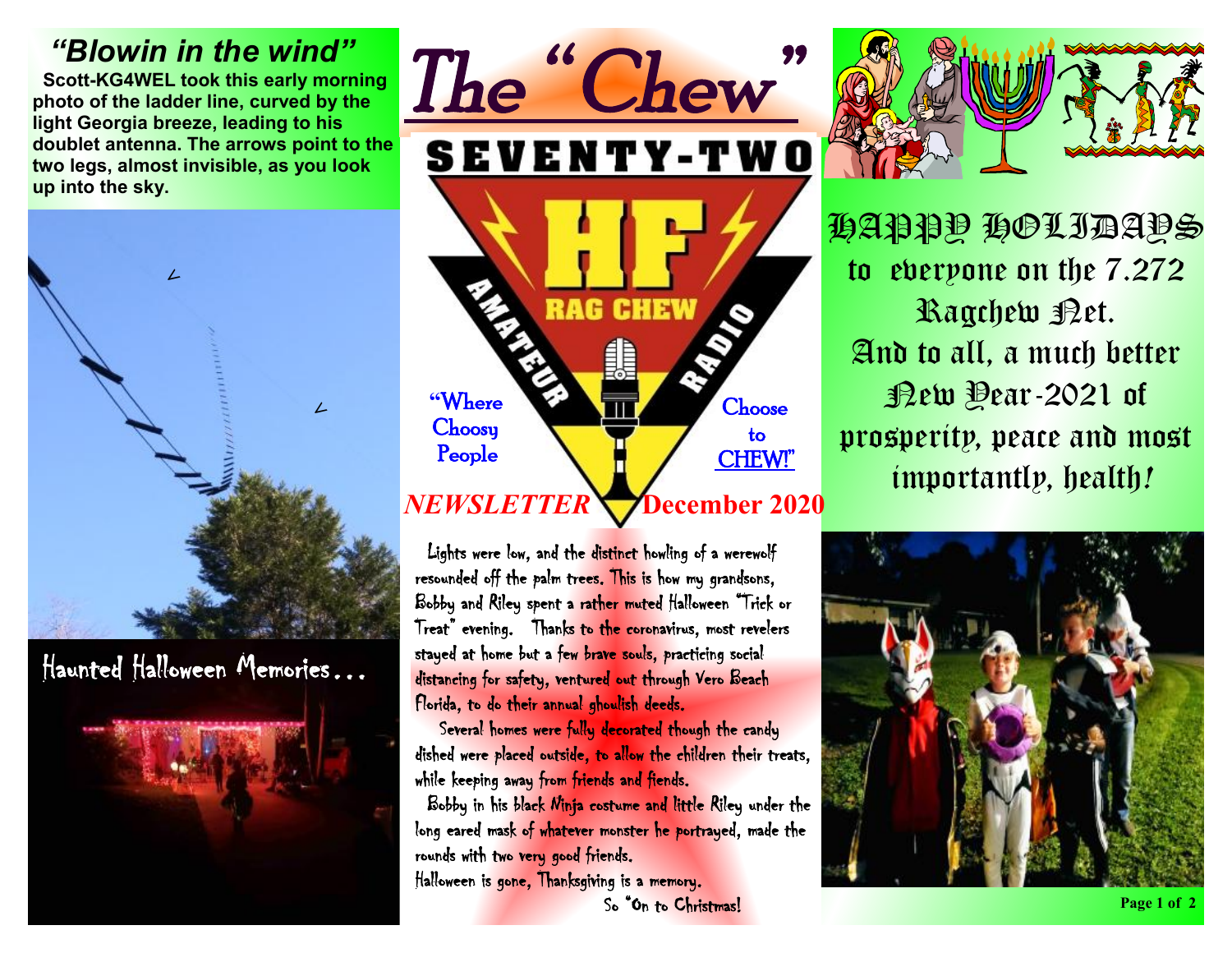#### *CQ Contest..*

# *CQ Contest !*

 *On November 22, 2020 the 40 meter band lit up as yet another ARRLsanctioned contest hit the airwaves. While our net control stations valiantly sought to hold onto our home frequency, the band was strewn with frantic calls for anyone to answer their CQ calls. I opened our usual Canadian SDR site, VE3HOA,* 



*and counted at least 45 stations, crammed between 7.115 and 7.300. I took the above snapshot of a very busy Sunday morning during the peak of the contest. By the way, if you zoom into the photo, we are that little sliver of frequency under that yellow marker, circled in red. 7.272, on the upper right side of the photo, is surrounded by contesters. Happily this weekend contest ended at 0300hrs UTC and the bands returned to what is referred to as "Normal Amateur Use."* 

# **Other Friendly Nets**

*NOTE\*\* all times are Eastern:* 

**The 160 meter "1721" net is active 7 days a week starting at 7pm each evening at or near 1.871.** 

**Night Watch kicks off each evening at 5pm on 7.192.** 

**The Corn Cob Net starts at 6am.** 

**The Rooster Roster can be heard via Echolink each morning starting at 7:30 am. Use the WA2NAN or AC2GE links.** 

 $\sim$   $\sim$   $\sim$   $\sim$   $\sim$   $\sim$   $\sim$ 

# *Mike Meyers-VA3MPM*

**is always speaking about the antics of his little pup, Shadow. Mike works just about every mode on the ham spectrum and one day, while giving her a bath, he saw a funny photo and comment in the making. Well, here she is***!*

THE REACTION YOU GET AT A QRP **MEETING** 



#### *A note from your editor …*

 **Our monthly newsletter "THE CHEW", contains information about the activities and participants in the 7.272 Ragchew Net. We rely on contributions of stories and pictures from the members to keep all of us up to date, impart information we can all use and, of course, to raise a smile and a chuckle or two. If you find a new "Taz" photo that can be used for future certificates and QSLs, that too is greatly appreciated. Without you, there is no Chew! Please, e-mail your stories, tech info and photos to Loby at [wa2axz@arrl.net](mailto:wa2axz@arrl.net)** 

*Many Thanks!* 

#### **~~~~~~~~~~~~~~~~~~~~** Volunteers Wanted!



 **If you would like to be one of our Net Control Stations on a regular schedule or as an occasional fill-in, please contact our net scheduler, Ken-W3XAF**

Goods and Services:

*Need QSLs or Eyeball Cards ???* 



 **KB3IFH QSL Cards [www.kb3ifh.homestead.com](http://www.kb3ifh.homestead.com) ~~~~~~~~~~~~~~~~~~~~~~** 

**72chew.net**